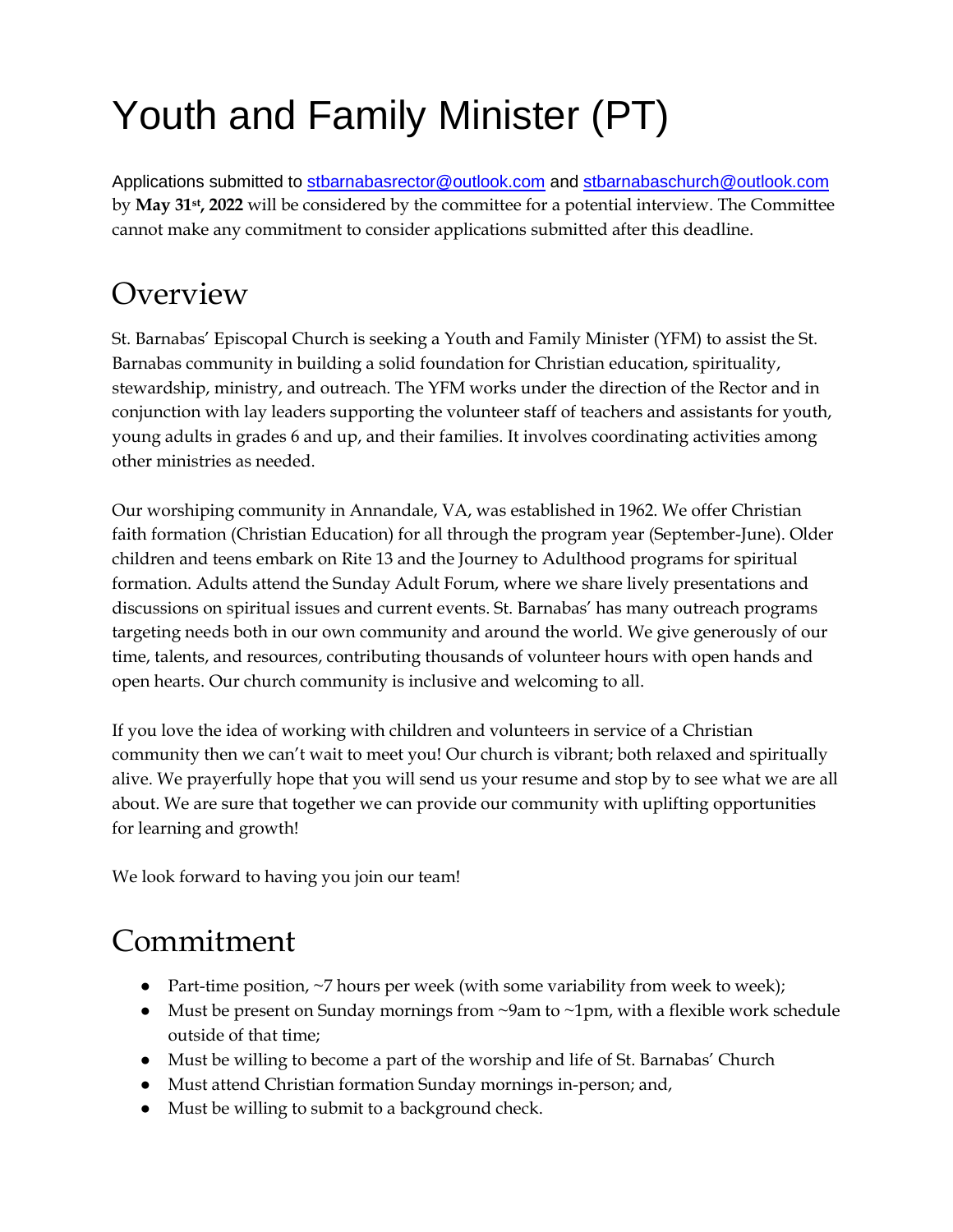# Responsibilities

#### General Responsibilities

- Assist lay leaders in the design, development, execution, and evaluation of Christian education curricula and formation for grade 6 through young adult, and the parish's support for family ministries;
- Arrange for training and support for volunteer staff;
- Coordinate events with the Youth Committee and help maintain a master calendar of Christian education events, programs, and activities;
- Manage the Youth program budget in coordination with the Youth Committee and within guidelines set by the Finance Committee;
- Provide updates for bulletins, newsletters, the web site, and other communications;
- Support the faith life of the congregation, following the pastoral guidance of the Rector;
- Attend and support Christian formation on Sunday mornings at the church.

#### Youth Education

- Support the implementation of Journey to Adulthood, or comparable curriculum for youth; Support the Youth Group leadership and participate with them in planning and implementing activities for fun, formation, service, faith, and fellowship;
- Assist the Youth Committee with planning and scheduling programming, including on occasion ministry beyond the classroom, such as mission work, a pilgrimage, vacation bible school, etc.; and
- Support and encourage Youth involvement in worship.

#### Adult Education

● Depending on interest and skills, assist the Adult Christian Education committee with planning and scheduling programming.

### Qualifications

- A committed Christian faith and experience serving in a Church community (or congregation);
- Experience working with youth;
- Some experience working with volunteers;
- Must have completed the Misconduct Prevention Training or be able to complete it before starting work; and